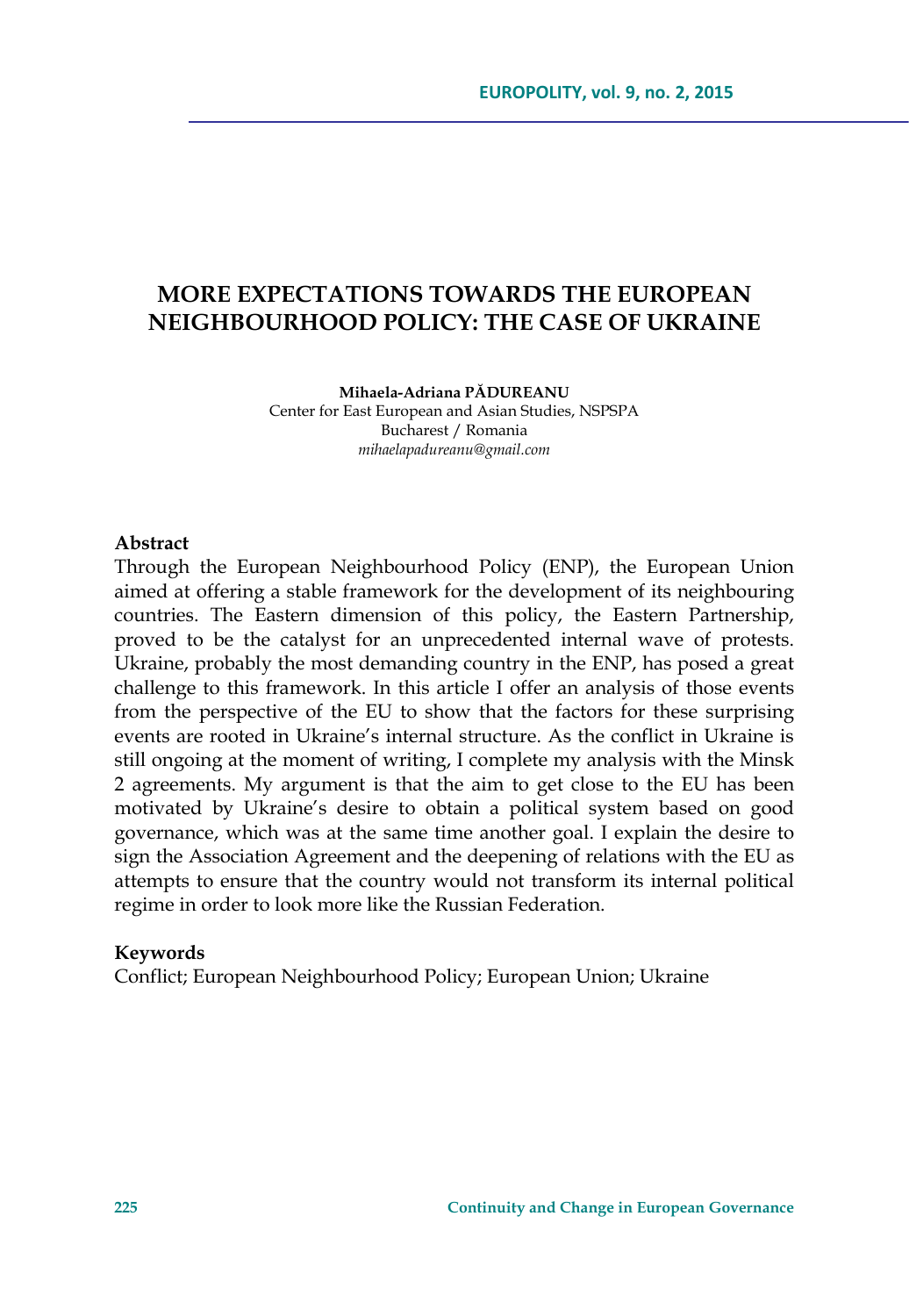#### **1. INTRODUCTION**

As it is often the case with the events in the international arena, the recent developments in Ukraine represented an unpleasant and shocking reality-check for the European Union officials in the first place and for their US partners in the second. The Western world response to Crimea's illegal annexation and invasion in Eastern Ukraine was mainly similar, showing a common position towards the importance of such concepts as sovereignty, free and fair elections (as the referendum in Crimea claimed to be) and the role of international norms in maintaining the order in the international system. At the same time, the response of other important actors, such as China or India, seemed to support Russia's claims that it took these measures in order to protect its citizens in the neighbouring country. They both encouraged a political solution to the conflict and did not condemn the act as a violation of Ukraine's territorial integrity.

The events showed once again, after the 2008 war in Georgia, that Russia is very serious in its aim of maintaining the influence upon the ex-Soviet Republics in the Caucasus (the Armenian case was easier to solve) and in Ukraine, with which it had been having a special relationship over the last centuries even if that meant using violence as an instrument to obtain its goal. In this situation, Russia seems to be trying to maintain a status-quo that was established during the Cold War by the so-called Brezhnev Doctrine of "limited sovereignty", therefore the many comparisons made by the Western media that this is a "new Cold War". But this misuse of terms is not justified, first of all because of the actors involved. Today's Russia is very far from what the Soviet Union was in 1945 and using this term would put Russia in a different and more prestigious light than it is the case. Although undoubtedly a major actor, Russia is not a superpower anymore, its economic and political models have failed, its territory diminished and its current political elite seems unable to propose a credible political project, using natural resources in order to maintain its power position. The second major reason for not naming what is happening in Eastern Ukraine a second Cold War is both the way in which Central and Eastern Europe have transformed over the last 25 years, and the treaties signed in order to better manage the nuclear and conventional weapons in the world (New Start Treaty).

Ukraine's internal problems were the source of another major street protest after the 2004 elections, a movement that came to be known as the Orange Revolution. Ten years later, the society showed once again that the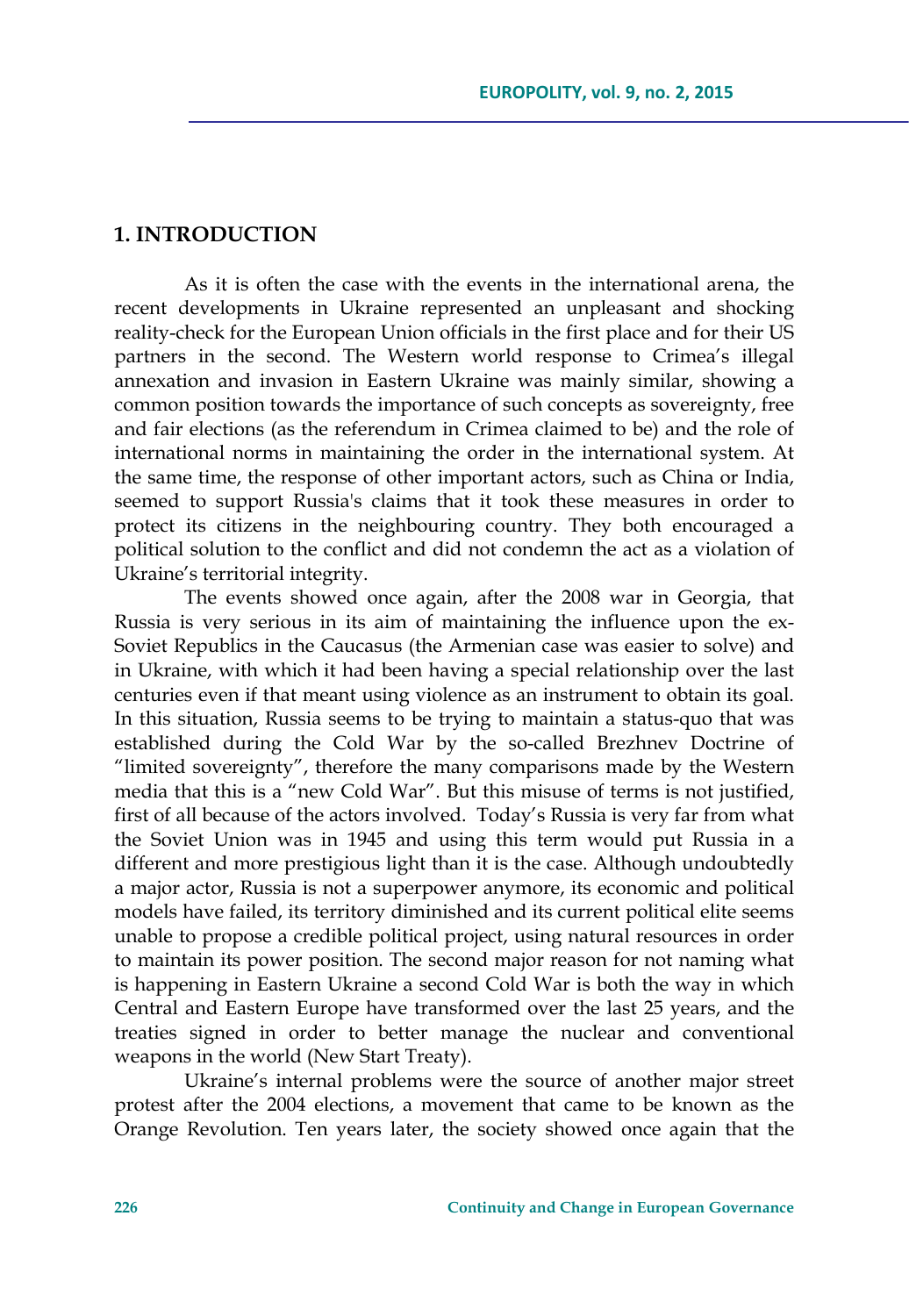tensions within could not be resolved or contained by the political actors and then violence became a legitimate tool for the citizens who wanted to have an alternative to the existing political elite. Therefore, the causes that triggered the huge protest movements in November 2013 had mostly internal causes, while the European requests of those who were on the Maidan were more stressed after the overreaction from the authorities.

In the following section I will briefly present two dimensions of inquiry that I consider relevant for the aim of this article. In order to do this, I want to identify the case in which a common problem for the West (understood here as EU and US) was resolved: the nuclear weapons in Ukraine. The second dimension explores the dialogue between Ukraine and the EU. The latest events in Ukraine sparked a new wave of interest towards this dimension within two major discourses: on the one hand, there are those who accused the EU for not doing more (Kubicek 2005) and on the other hand, there are those who said that the EU and NATO had done too much in the ex-Soviet space and provoked the aggressive response of the Russian Federation (Mearsheimer 2014).

## **2. AN EXAMPLE OF GOOD PRACTICES: MANAGING UKRAINE'S NUCLEAR ARSENAL**

Ukraine, as an independent country managed to respond in the early '90s to the West's worries regarding its nuclear arsenal and, under President Leonid Kuchma, joined the Non-Proliferation Treaty (NPT). Ukraine accepted to become part of the NPT after three major powers offered their guarantees that its borders would not be changed. However, for some of the elites, the nuclear weapons were the only guarantor of Ukraine's independence and territorial integrity and they were reluctant to renounce them (Griffiths and Karp 2008, 205). The United Kingdom, the Russian Federation and the US, under what came to be known since 1994 as the Budapest Memorandum became the guarantors of Ukraine's territorial integrity and political independence. These actors' failure to respect the agreement has given rise to important questions regarding the way in which the international order would be supported and other agreements respected (Yost 2015). But with the signing of this agreement, in the early '90s, Ukraine was seen as a potential issue for the evolution of Eastern Europe and also in the light of the effects a close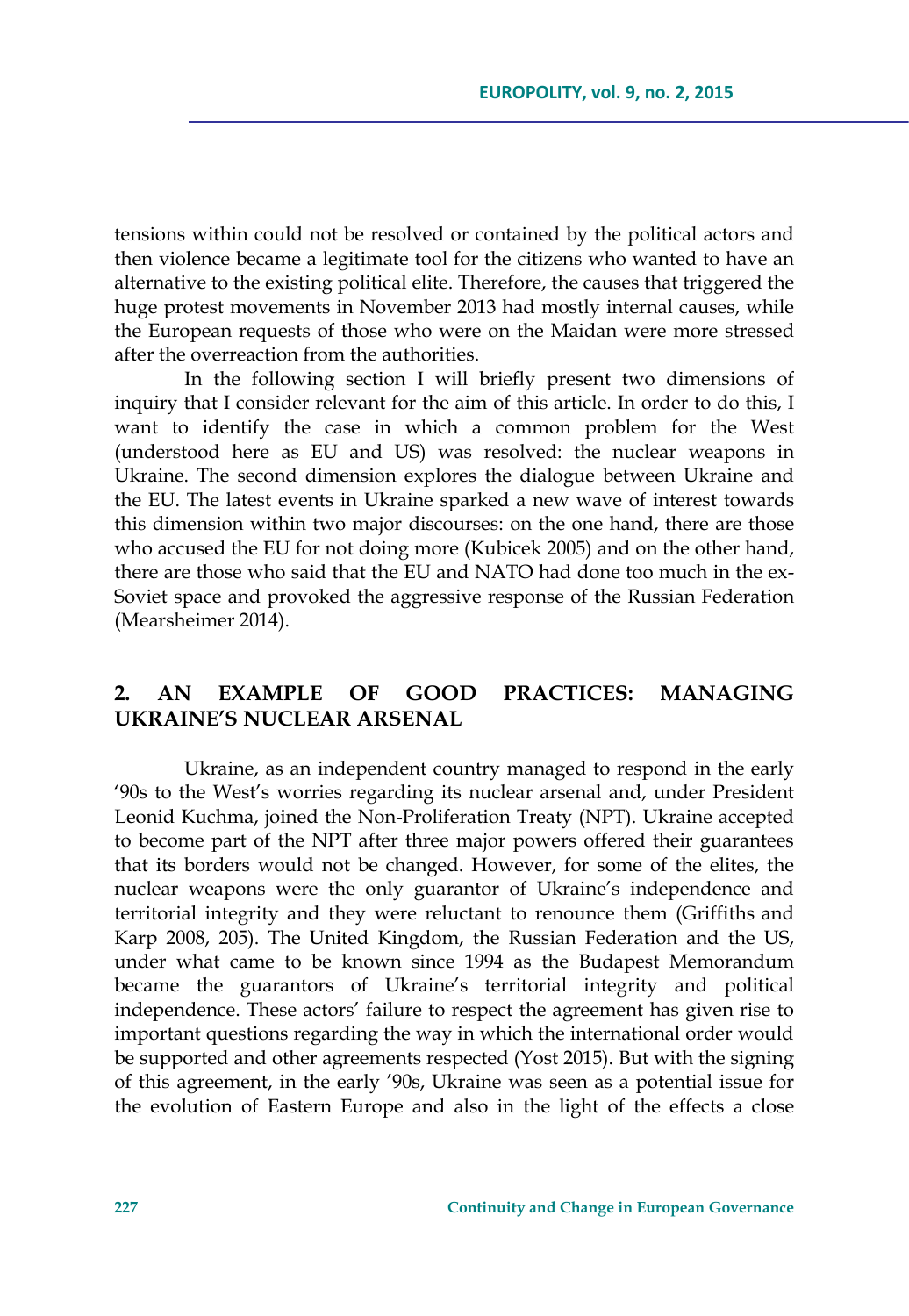relation between the EU and Ukraine could have on the EU-Russia relations. Also, the independence forces had a visible role since then; and the special relation with the Russian Federation and the impact of the ethnic tensions on the future of Ukraine was discussed immediately after gaining independence at the beginning of the '90s, including the possibility of Russian intervention in the country (Larrabee 1994, 14). The geographic location of the tension did not change too much since the independence; the Eastern industrialized part of Ukraine had been closer to Russia; dual-citizenship, as well as a more important role for the Russian language, had been on those citizens' agenda since the early '90s and Crimea had been looking for an opportunity to break free from Ukraine (Larrabee 1994, 16). This gloomy analysis, written more than two decades ago, has proved to be an accurate instrument for explaining the current crisis. Even more, we can say that Ukraine has been more or less in a constant crisis over the last twenty years with some moments (like the Orange Revolution and Euromaidan) more visible than others. To complicate the situation even more, Ukraine inherited from the Soviet Union the highest number of arms – not only nuclear - and ammunition, while some of them had been deposited in Ukraine by the ex-Warsaw Pact states. This led to the biggest project aimed at destroying arms supply which was conducted mainly in collaboration with NATO (Griffiths and Karp 2008, 202-207). But one of the critical moments in post independent Ukraine, the Orange Revolution, also had an important impact on the reform of the defence sector, through the Defence White Paper, a document that aimed at reducing considerably the ammunition found on Ukraine's territory and the increased role of the President, Prime-minister and other civilian institutions (Griffiths and Karp 2008, 208-10). Thus, we can conclude that the country has managed to move, though through small steps, towards a more egalitarian relation between the military forces and the civilians, therefore improving Ukraine's democratic record.

# **3. AIMING TO DEMOCRATIZE THE EASTERN NEIGHBOURHOOD. OBTAINING A PROXY WAR WITH RUSSIA**

Apart from the successful manner in which the Western states and institutions have managed to resolve the arms problem in Ukraine and to involve this state in their own mechanisms of checking and controlling the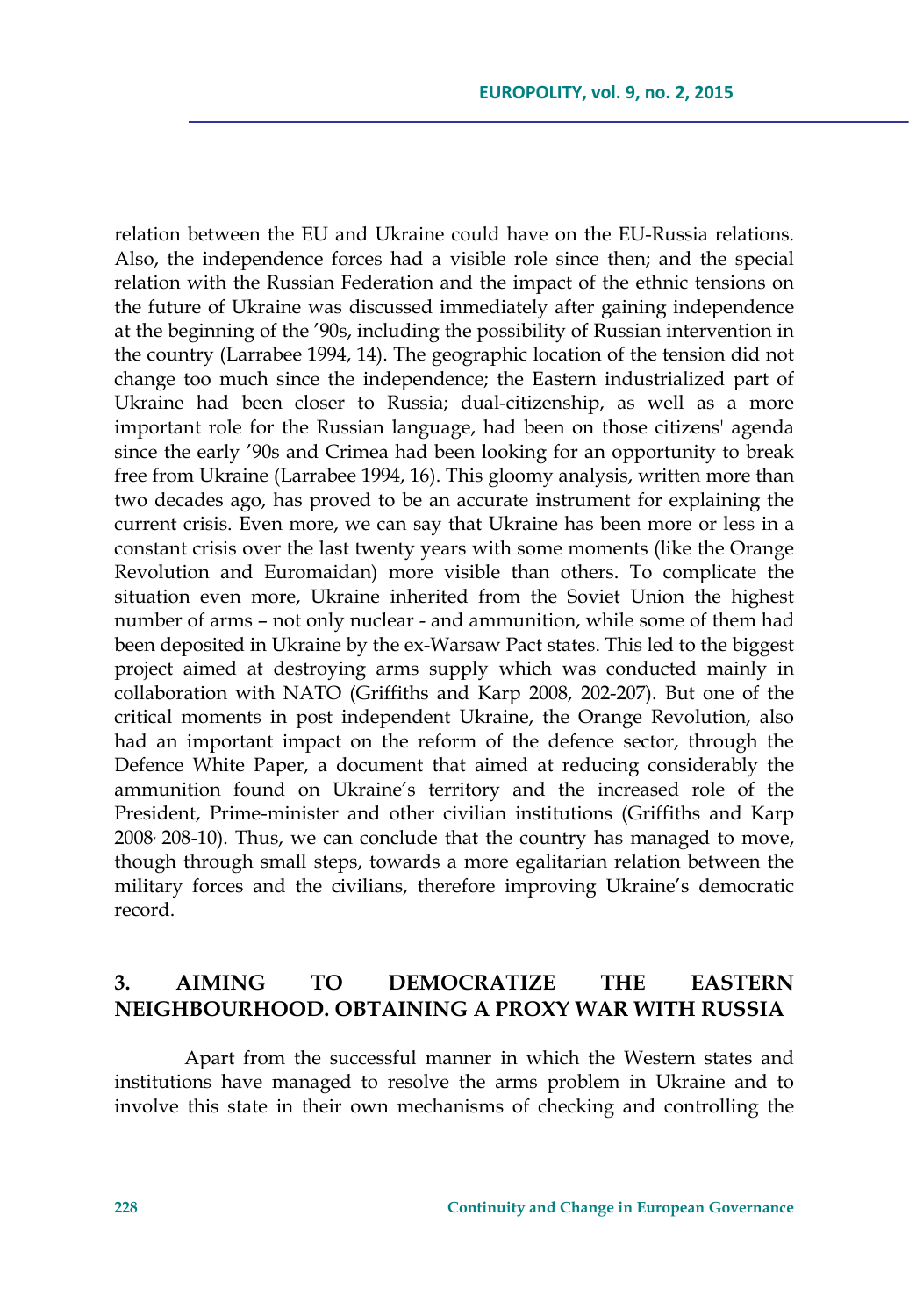arms' use, there have hardly been other problems solved as well as this one. The most analysed dimension of the interaction between Ukraine (treated as a post-Soviet state) and the EU has been the democratization one. For example, the role of the EU in Ukraine's democratization was analysed earlier by P. Kubicek, who links the 2004 protests with the need to resolve first and foremost the political (including democratization, the role of the citizens) and economic problems of the country. He views the EU as an actor which has the sticks and carrots to push for greater openness and democratization in Ukraine (Kubicek 2005). A more specific view on the topic of democratization was the one focusing on the role of the ENP in the Europeanization of Ukraine (Gawrich, Melnykovska and Schweickert 2010, 1210). The main instruments used by the EU for directing democratization are top-down or/ and bottomup: the top-down process in the ENP involves political dialogue (summits, committee meetings and negotiations) and official statements, while the bottom-up approach aims to support non-state actors and institutions, the authors demonstrate that democracy promotion is only slightly effective, due to the lack of incentives and rewards (Gawrich, Melnykovska and Schweickert 2010, 1212-1224). One specific dimension of the democratization and the Europeanization processes was the importance given to the *rule of law*. O. Burlyuk shows that there is a significant gap between what is intended to be understood by this term and the meanings the actors give in practice to the term, which is mainly a concept used in relation with the countries that do not participate in the accession process (Burlyuk 2014, 28; see also Micu 2007, 28). But I do not agree with the author's assumption that the lack of a clear definition for the *rule of law* is a deliberate choice from the part of the EU (Burlyuk 2014, 27) because this draws on a rationalist approach in conceptualizing the EU's interests as fixed and exogenous, supposing that the actors do know what they want (to obtain). However, I am more inclined to consider the EU's interests from a reflectivist perspective and perceive them as the result of interactions with other actors and the environment (Haas 2001, 33). In this context, the *rule of law* is a norm that has an important impact on the interests, identity and behaviour of the states from the ENP. Ukraine's identity has been a complex and complicated issue in its history because of the relations it had inside and outside of the current territory, which is the most extended in its whole history (Rywkin 2014, 119). The EU has applied its own rules in trying to support a democratic regime in Ukraine, but its own partner's internal problems were too complex for what the EU had to offer. This was a case that proved once again that a one-size-fits all- approach is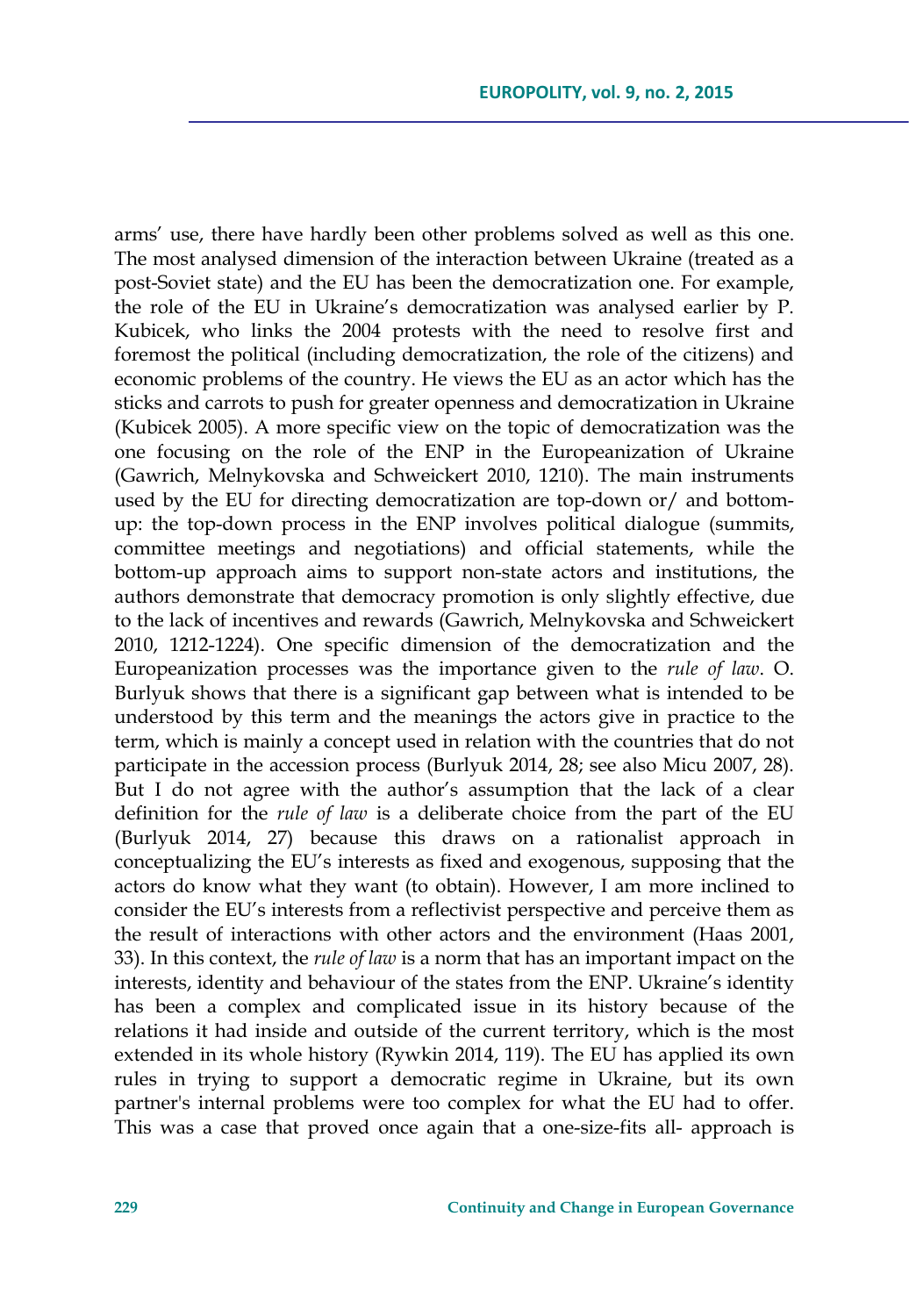inconsistent and unrealistic if it aims to support a country on the road to the Western model of democracy. The EU's dialogue with Ukraine lacked the most desired goal for Ukrainians, the possibility to join the Union and therefore it was far less attractive than it could have been.

After November 2013, the analysis focusing on the Ukraine–EU relation have also been highly critical towards what it has been perceived as a too weak position on the part of the EU. This critique has two main dimensions: a political and an economic one. From the economic point of view, a major critique regards the commercial relations between the EU and the Russian Federation, as a factor that puts pressure on the EU officials in order to soften their position towards the sanctions that have as a subject the Russian Federation (Tran 2014). On the other hand, the EU did not want to engage with a country that was very different from the countries in Central and Eastern Europe, with elites not entirely convinced that their goal was to deepen the relation with the EU (Pridham 2014, 55).

The EU's policy towards the ex-Soviet space has been vehemently contested and in particular, as I have already mentioned, it has been strongly criticized for not offering a clear perspective for Ukraine's EU accession. Even more, it seemed that the EU mostly focused on Russia and left behind the other ex-Soviet Republics by failing to propose a clear strategy to them (Wolczuk 2009, 187; Negrescu 2011). The first important step in stabilizing the framework for the EU-Ukraine cooperation was the Partnership and Cooperation Agreement (PCA) signed in 1994, which came into force in 1998 that stressed the importance of political relations between the two actors (EEAS, PAC Ukraine). In March 2014, the political chapters of the Association Agreement, which would have replaced the PCA were to be signed and would have entered into force after the member states' ratification.

The European Neighbourhood Policy launched in 2004 has proved inefficient in its relation with Ukraine, even before the Vilnius Summit, by failing to offer the incentives needed for deep transformations in the country, transformations that have been linked with the possibility to accede to the EU. The effects the ENP had on Ukraine's internal dynamics were rather mild and related to the internal institutions that allowed domestic actors to have a strong motivation for the reforms they required and proposed (Wolczuk 2009, 188). The Eastern Partnership (EaP), the EU's initiative for the Eastern neighbourhood has not done enough for mobilizing the resources considered necessary to trigger deep and important reforms in Ukraine. Even more, the EaP has been seen as an attempt to extend what Ukraine had already obtained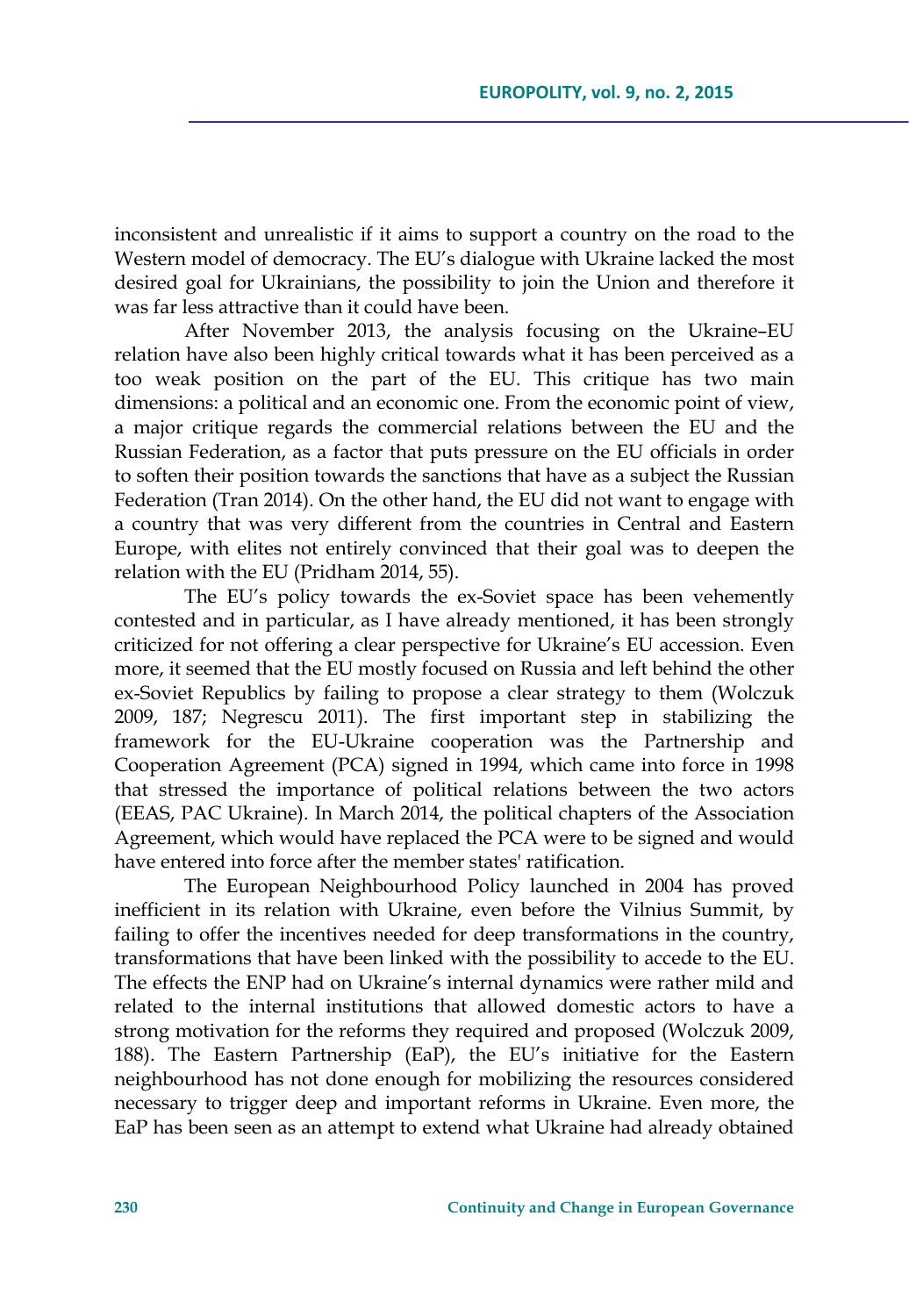to other countries in the East, a reason which makes the bilateral dimension of the EaP the framework preferred by this country (Solonenko 2011, 125). But at the same time, Ukraine has showed a very restrictive position on implementing reforms following instead more virtual policies that reminded of the Soviet era-style, which in turn attracts even less support from the Western world (Kuzio 2012, 395). T. Kuzio demonstrates that after 2010, when V. Yanukovych won the presidential elections, the domestic politics started to look more and more like Russia's own internal situation. The main dimensions of that change were visible in the following areas: the increased role of individuals with a military background; the importance attached to the term *stability*, which became an aim of the government and the internal institutions; and the decreased role of educated elites (Kuzio, 2012, 560). The connections between the political elites and the economic ones, also known as *the Family,* who were close to Yanukovych, increased after the 2010 elections and transformed their qualitative dimension, from an oligarchic system, towards a more important role for the *siloviki* (Kuzio 2012, 564-565). This process has been noticed by the Ukrainian citizens and it was a major cause of the current events. At the same time, on foreign policy issues, V. Yanukovych showed his support for the Russian version of the events. In 2008, after the war in Georgia, the Party of Regions, argued for a "neutral" response on the part of Ukraine (Arel 2008, 18). All these problems had a complex effect on the supporters of the Orange Revolution who were now disappointed by their political elites. In this context, Ukraine's path towards the EU seemed to be the country's only alternative to a more authoritarian regime.

The EU's reaction to the events in Ukraine has been described as a failure of the European institutions to have a coherent policy for the Eastern neighbourhood, which was caused by the different interests the member states have towards Ukraine, interests that went from very high (Poland, Sweden) to very low (Italy) (MacFarlane and Menon 2014, 99). Also, these events showed the need to think critically with regard to the Enlargement Policy, the only one the EU had over the years and that was strong enough to motivate the changes required and foreseen by the Deep and Comprehensive Free Trade Agreement (DCFTA) (MacFarlane, Menon 2014, 98). Although the EU's sanctions against the Russian Federation have had important effects on the economic cooperation between the two parties, the long term benefits and disadvantages of this situation were debated. In the long run, EU energy dependence on Russian resources will be diminished, while Ukraine's importance as a transit country will also decrease, due mainly to alternative energy source like those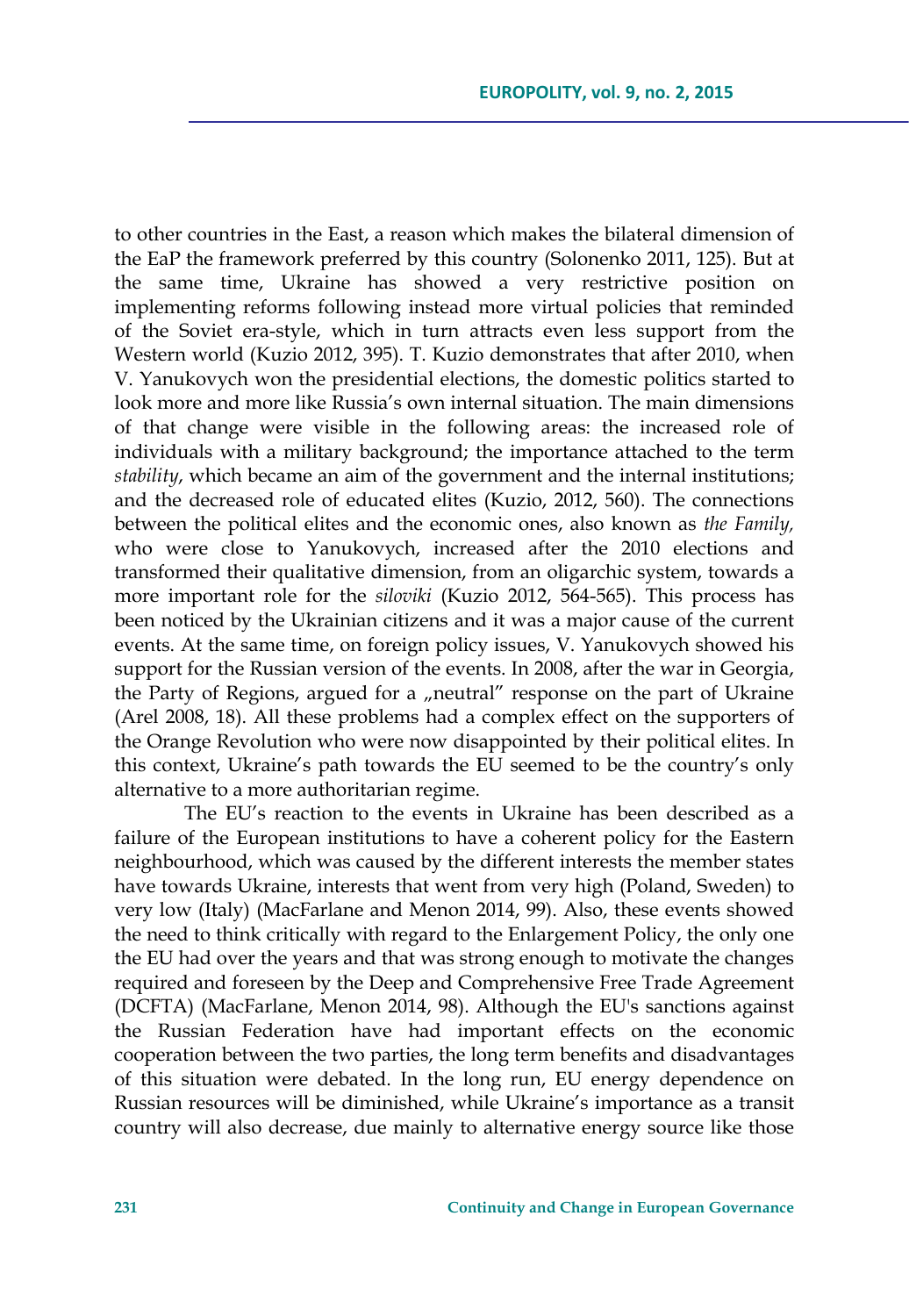in Iran or Iraq and the US's capacity to export liquefied natural gas (Schubert, Pollak and Brutschin 2014, 51).

#### **4. THE CRISIS IN UKRAINE: AN OVERVIEW**

The crisis in Ukraine started on November 21st 2013, after President Viktor Yanukovych made public the fact that Ukraine would not sign the Association Agreement (AA) with the EU, which was supposed to happen at the Vilnius Summit. The citizens of Kiev began to protest against the announcement that Ukraine had been under pressure from the Russian Federation to decline the EU's offer and on November 24<sup>th</sup> they started the socalled "EuroMaidan revolution". February 2014 was the bloodiest month in the contemporary history of Ukraine, especially between February 18<sup>th</sup> and 21<sup>st</sup>, when more than 100 people lost their lives. February seems to be a key moment for understanding the events in Ukraine and there are two main reasons for this.

First, while the protesters in the square were being targeted by unknown snipers, President Yanukovych met EU officials – the foreign ministers of Poland, Germany and France - and announced that he had agreed with the opposition to organize early elections. Then, on the night of February 21<sup>st</sup> something happened, Yanukovych left Kiev and the parliament decided to remove him from power. The following reports were contradictory: Yanukovych's representatives said that he had intended to resign, while the President declared that he was the victim of a coup and that he was "the legitimately elected President" (Walker, 2014) while drawing a comparison between Ukraine and Nazi Germany. Thus every party tried to prove that it had told the truth and that it was the legitimate representative of the citizens. The subject of *the coup* and the illustration of the events from February 21<sup>st</sup> and 22<sup>nd</sup> as an illegitimate move made by the members of the opposition was then widely circulated by the Russian officials and the media as the main moral dimension justifying the Russian involvement in Ukraine. Ex-President Yanukovych had a large base of Russian-speaking supporters in Eastern Ukraine and his removal was being presented as a tool aimed at weakening the political representation of this part of the country.

The second reason is that on February 20th, Vladimir Konstantinov, the speaker of the Crimean Parliament announced that Crimea could hold a referendum in order to separate itself from Ukraine. This was a clue regarding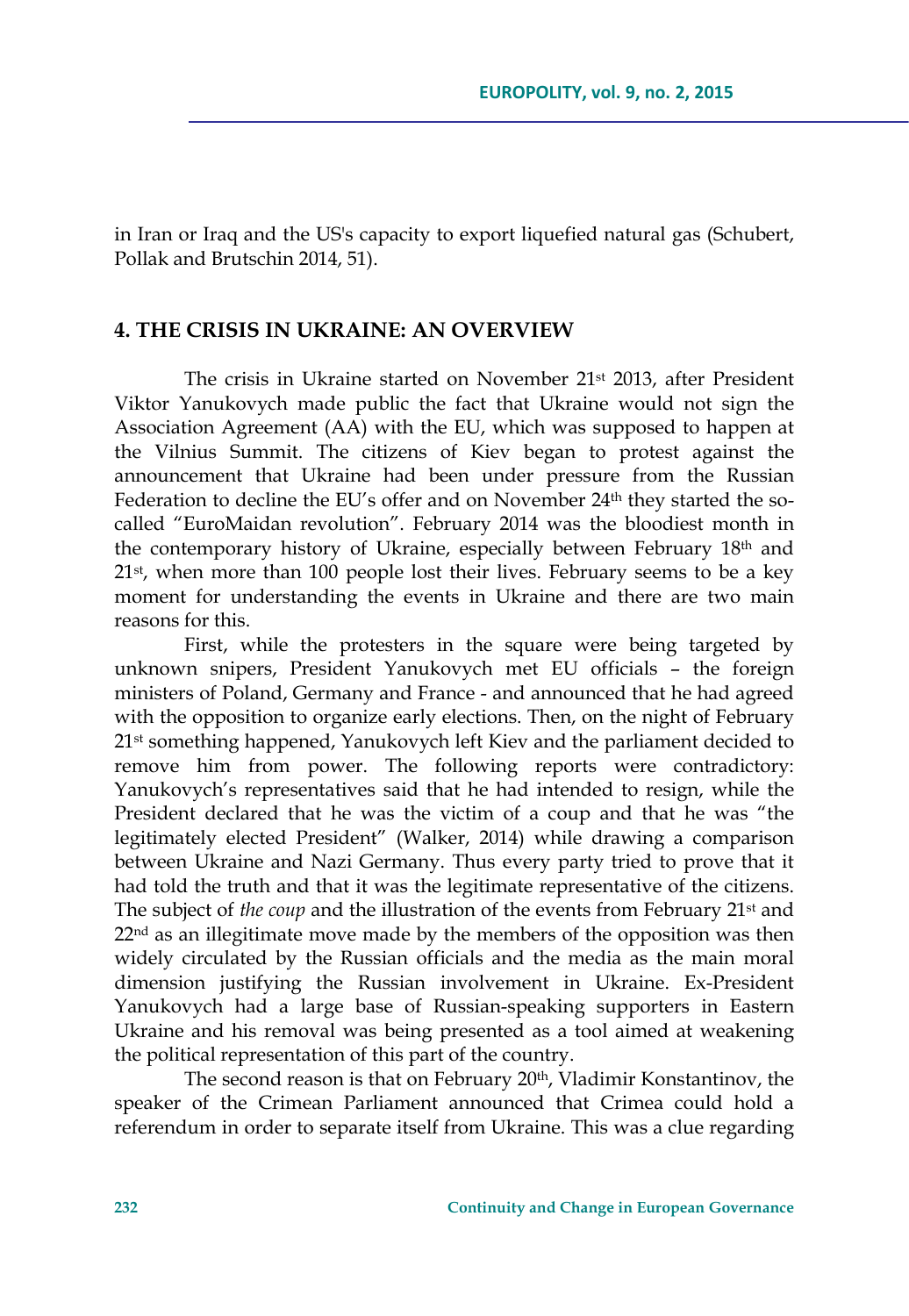Russian intentions. At the end of February, the Russian army invaded Crimea and on March 16th a referendum was held, in which 97% voted to become a part of the Russian Federation. After Crimea's annexation, the Ukrainian government lost control over Donetsk and Luhansk oblasts, but despite these events, the presidential elections were held on May 25<sup>th</sup>. The Ukrainian army and the rebel forces continued to fight during the following months despite attempts to sign a durable peace treaty. The first major step had been made with the signing of the document named the Minsk Protocol, on September 5<sup>th</sup> – overlapping with the NATO Summit in Wales - but the deal was broken many times during the following weeks. Meanwhile, the situation of civilians in Eastern Ukraine continued to deteriorate and 6.417 people had been counted dead between April 2014 and May 2015 (UN Report, 2015).

The events of the last year and a half have had an enormous impact on Ukrainians. The image of Russia in Ukraine, although affected by the famine from 1932-1933, the Holodomor, was still positive. According to Pew Center Surveys in 2002, 87% of Ukrainians had a favourable view of Russia; in 2011 84% had a favourable view of Russia, while in 2014 that percentage decreased to only 35% (*Pew Research Center*, Ukraine - Opinion of Russia). But surprisingly, 15% declared they were satisfied with the national conditions, the greatest percentage in all years (*Pew Research Center*, Ukraine - Satisfaction with Country's Direction). As for the Russians, they see the US as their biggest enemy, while Ukraine was considered together with Belarus, Kazakhstan, China, and Germany one of Russia's allies (Wisniewski 2013). As for the relation with the EU, according to a Deutsche Welle survey in October 2013, only 50% of the Ukrainians supported the association agreement, while 48% wanted Ukraine to become a member of the Customs Union together with Belarus and Kazakhstan. At the same time, the effects of a closer cooperation with both organizations were perceived in economic terms while the political results of an Association Agreement with the EU (the improvement of democracy and rule of law) came forth in this survey. Regarding the views of Russians towards Ukrainians and those of Ukrainians towards Russians, there have been important changes in both directions. The number of Ukrainians who have a positive view of Russia decreased from 48% in September 2014 to 37% in December 2014 and, at the same time, the number of those who view Russia negatively increased from 41% in September 2014 to 48% in December 2014 (Ienin 2015). Also, in the same survey by Kyiv International Institute of Sociology (KIIS), the number of Russians who view Ukraine negatively increased from 55% in September 2014 to 63% in December 2014. Other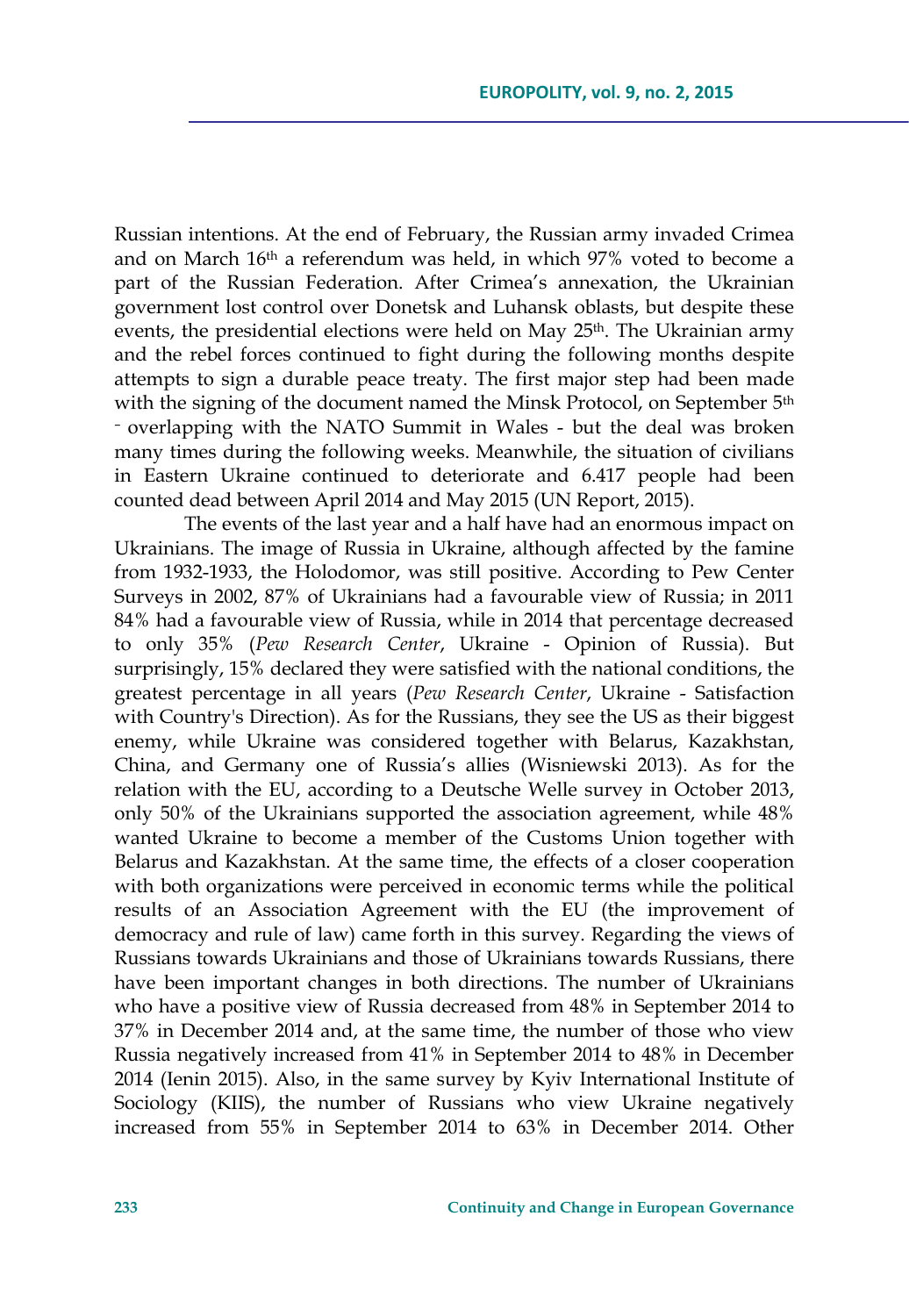important trends we can see from this survey are related to the border issue between the two countries: in Ukraine, 50% of those interviewed in December 2014 said that they wanted closed borders with Russia, compared to 45% in September 2014; in Russia, 32% said in January 2015 that they wanted a closed border with Ukraine, compared with September 2014, when 26% stated the same thing (Ienin 2015). What those results say is that even if the numbers of citizens who support a clearer distinction between the two states are still high, only half of Ukraine's population thinks that there is no need to have a closed door with Russia. This fact has a direct effect on the way in which the rebels in Eastern Ukraine are receiving their weapons, due to the fact that Ukraine does not control its border. Also, the number of those who support the open borders policy, with no visas and customs between the two states, has decreased in Ukraine from 44% to 42% and in Russia from 62% to 52% (Ienin 2015). Therefore, there is a consolidating trend in the two societies which shows a separation between the way in which the future relation between Russia and Ukraine will be a colder one. The relations between the two countries seem to be set on a very difficult path: now, the Ukrainians know that they do not have a friend or a good neighbour in Russia and the options they have as a sovereign country are strictly restricted by it.

#### *The crisis' effect on the Ukraine – NATO relation*

I also consider relevant for this article to talk about the effects the war in Ukraine had on NATO, due to the fact that at some point Ukraine wanted to become a member of the Alliance. The conflict in Ukraine offered a reason for a renewed approach on the part of NATO while the effect that the conflict had on the Western world is not difficult to measure: NATO found a new mission and the Alliance has been strengthened (Pifer 2015; Garamone 2015). As for the Ukrainians, there was no second thought on the part of the citizens or the main political parties. Even after the Orange Revolution, the three parties – the Socialist Party of Ukraine, the Communist Party of Ukraine, and the Party of Regions - from five that were in the Parliament were against Ukraine's NATO membership due to Russian propaganda and the intervention in Kosovo (Kuzio 2006, 90). In 2010, the newly elected president, Viktor Yanukovych announced that Ukraine would not seek to develop its relations with NATO and passed a law that declared the country's neutrality - a move that reflected the view of at least 51% of the population who said in a 2009 survey that they oppose Ukraine's NATO membership, while 28% said that they supported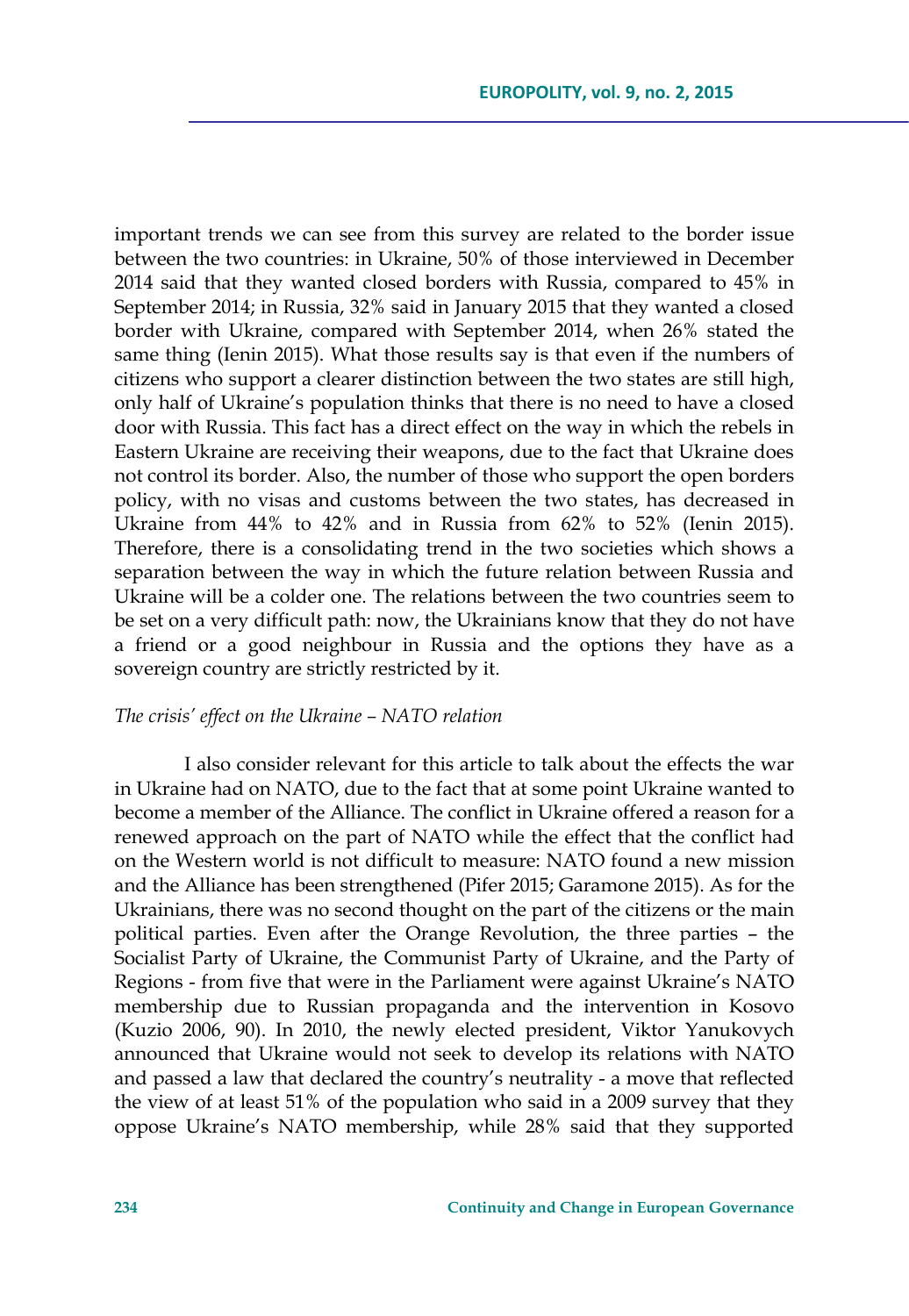such a move (Holzwart 2010). In December 2014, the Ukrainian Parliament has voted to renounce neutrality and seek NATO membership; also, the number of those who said that they associate NATO with protection has increased to 36% (Ray and Esipova 2015). These surveys confirm what one could only suspect when looking at the events in Ukraine: the support for EU integration was increased, while the Customs Union has lost some of its supporters. The highest number of those that stated they wanted Ukraine to join the EU varied between 67% (in a pool by *Rating Sociological Group*1) and 47.2% according to a survey by Kyiv International Institute of Sociology (Sakhno 2015).

These numbers allow us to say that Ukraine's foreign policy will probably have to distance itself even more from the Russian proposed unions in the former Soviet space. Losing a part of its territory and being in danger to lose even more of it, Ukraine will have to consider a reformed course for its foreign policy and to commit itself to bringing the country to higher standards of economic development and political stability in order to deepen the dialogue with its Western allies. The social unrest that manifested in the last two decades has shown that Ukraine's problems are far more complicated to be resolved only with more promising from the European partners; it cannot be resolved without functioning political parties and leaders that are willing to commit themselves to the democracy path.

### **5. CONCLUSIONS**

The Russian leader, Vladimir Putin, learned after the second war in Chechnya that an efficient strategy to negotiate with the EU, after it had criticized Russia for not respecting the European values, was to hold talks with individual powerful states which would automatically attract the support of the EU's institutional structure as well (Haukkala 2015, 30). V. Putin also had an important role in constructing the first coherent alternative to EU's model of development by organizing the Eurasian Customs Union, which became this year the Eurasian Custom Union (Haukkala 2015, 32). In this institutional framework, Ukraine's role was a very important one for the initiative's success

<u> 1989 - Johann Barn, mars eta inperiodo</u>

<sup>1 &</sup>quot;Ukraine still prefers joining EU to CU membership, half of nation wants to join NATO – poll" (20.11.2014), *Kyiv Post* http://www.kyivpost.com/content/ukraine/ukraine-still-prefer-joiningeu-to-cu-membership-half-of-nation-wants-to-join-nato-poll-372517.html (22.05.2015).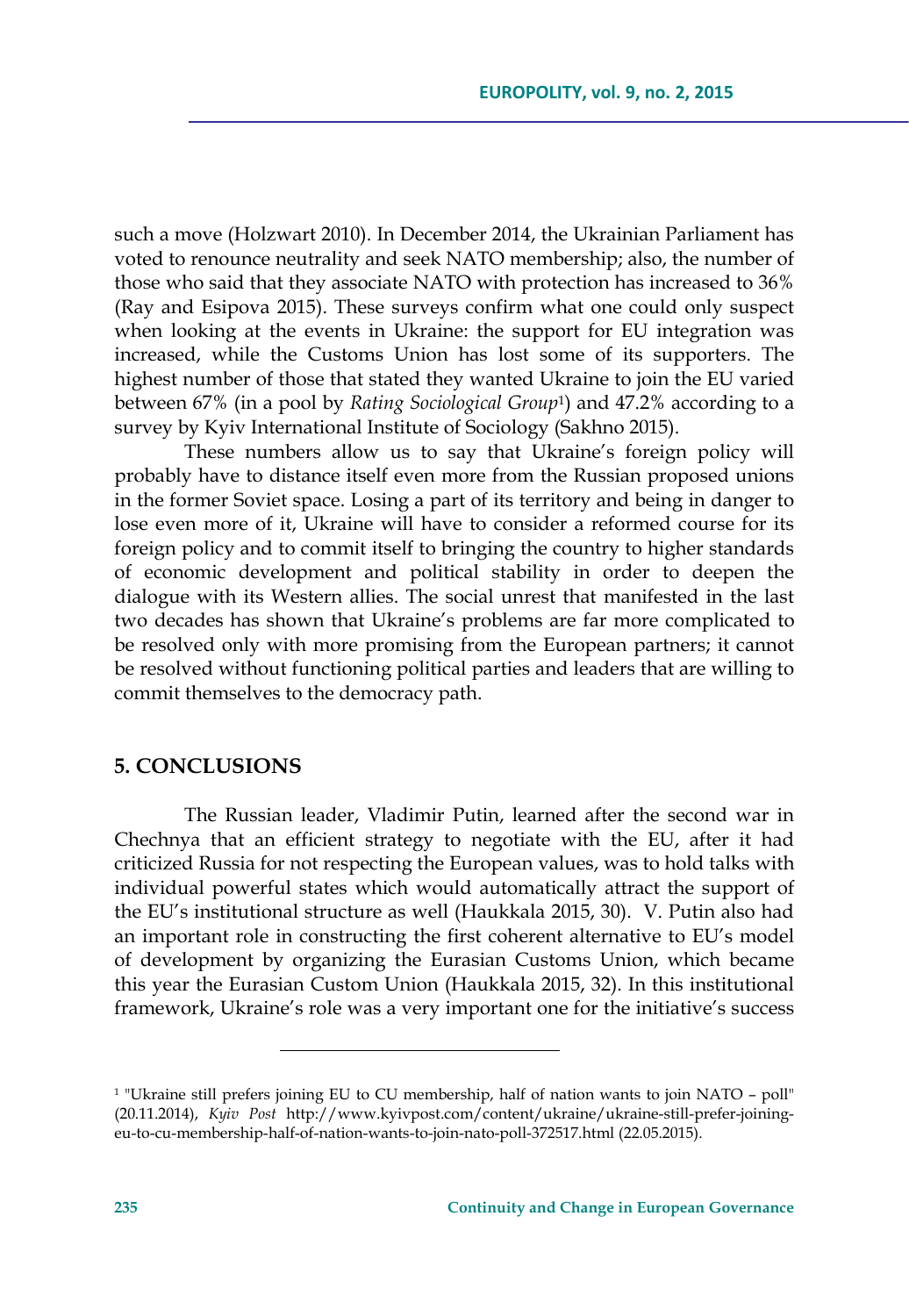- pointing to the special relation that they had over the years. But the military invasion in Eastern Ukraine has shown that the EU's soft power is simply not enough (Barata 2014, 42) to change the environment in which the negotiations are taking place.

The choice between the political Russian model with its political and economic dimensions and the EU model has been made, at least for some of the Ukrainian citizens, mainly those in the Northern and Western part of the country. And even if some of Ukraine's political elites would like a more independent role for the country, which does not mean a status as an associate member of the EU or a member of the Customs Union, their incapacity to deliver prosperity and to respond to the democratic demands of their citizens is the cause for the instability in the country and the reason that will continue to fuel the turmoil. As for the EU, the events in Ukraine have only increased the need for a more coherent and comprehensive policy, as some of the state actors in the ex-Soviet space expect more from the European institutions.

The EU's actions towards Ukraine did not represent a strong incentive to mobilize the needed resources in order to engage the political elites in the democratization process. The Orange Revolution's results proved to be another disappointment for the young urban participants and for all those that supported the movement. The Ukrainians had, in the first place, been disillusioned by their own political representatives before the Euromaidan, while drifting away from the EU, by not signing the AA, would have been as if they were choosing to live another decade in a grey area. At the same time, the EU found itself in a situation in which the international scene was expecting a clear reaction from its institutions and a coherent strategy that it seems it was unable to provide. The EU is unequipped or simply does not want to play according to the logic and rules that Russia has and endorses in this country and it will have to learn how to be more flexible in order to be able to respond to this kind of scenarios. The neighbours have great expectations from the EU and if the Union wants to be an actor on the international stage in the XXIst century, it will have to reflect on its position and try to identify and correct its mistakes - it cannot stop other actors' image about itself, but it can try to shape it. All in all, it would also seem that the political elites in Ukraine are not very far from the Russian actions, proving to be very resistant to the democratic demands of the citizens; and if they fail once again to change and govern in the citizens' interest instead in their own, the social unrest will most likely continue.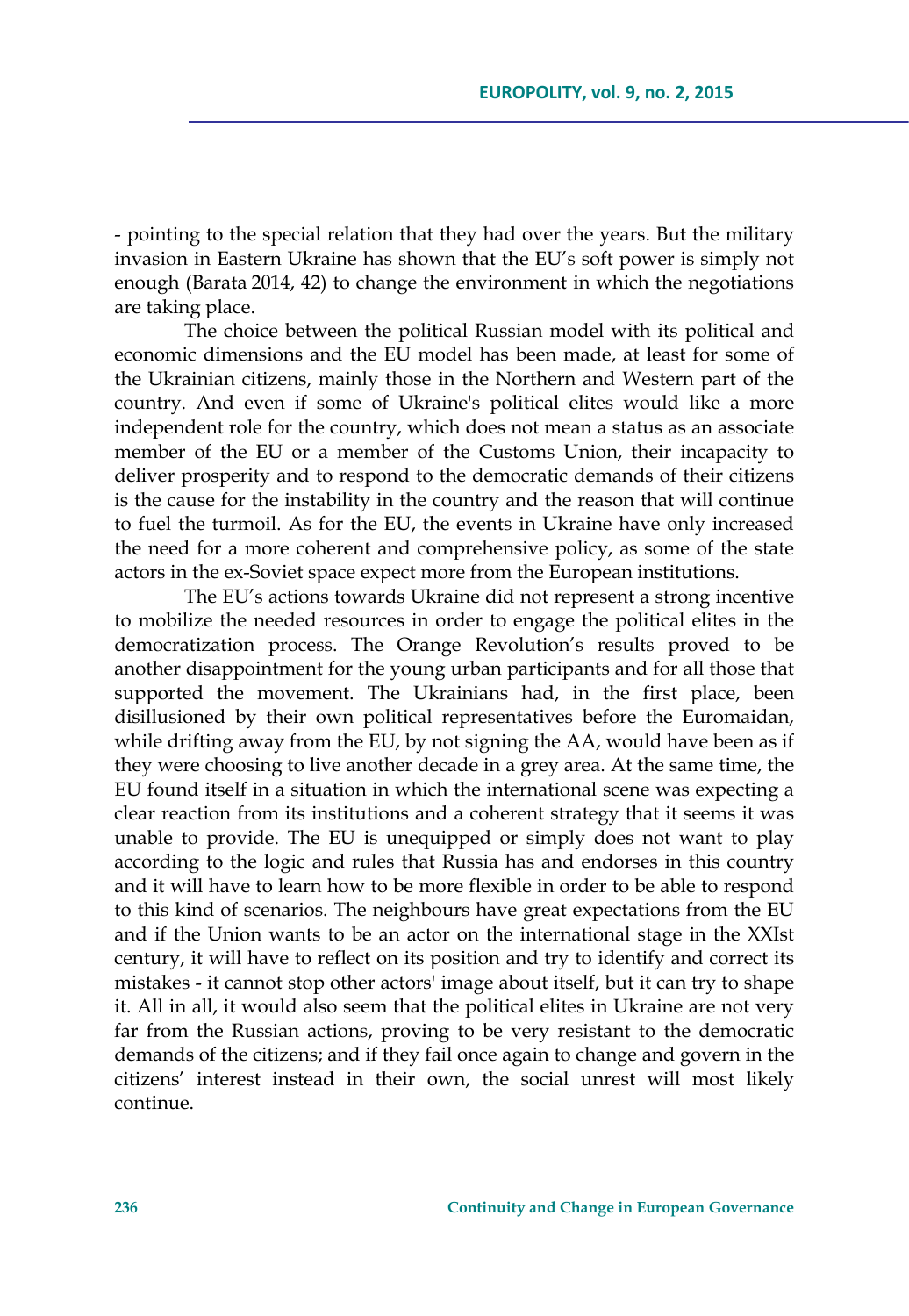### **ACKNOWLEDGMENT**

This work is based on the research grant Eastern Partnership. Civilian Security Need-Assessment and Development Opportunities/Options (PN-II-ID-PCE-2011-3-1014), funded by the Romanian Ministry of Education.

### **REFERENCES**

- Arel, D. 2008. Ukraine Since the War in Georgia, *Survival: Global Politics and Strategy*, 50(6): 15- 25, DOI: 10.1080/00396330802601826.
- Barata, P. 2014. Ukraine, EU and Russia: soft power versus Realpolitik? *JANUS.NET e-journal of International Relations*, 5(1), consulted [online] on date of last view, observare.ual.pt/janus.net/en\_vol5\_n1\_art3.
- Burlyuk, O. 2014. An Ambitious Failure: Conceptualising the EU Approach to Rule of Law Promotion (in Ukraine), *Hague Journal on the Rule of Law*, 6: 26–46.
- Garamone, J. 2015. NATO Alliance Stands Firm, Adapts to Challenges, *US Department of Defense* May 22. Accessed June 15, 2015. http://www.defense.gov/news/newsarticle.aspx?id=128883.
- Gawrich, A., I. Melnykovska and R. Schweickert. 2010. Neighbourhood Europeanization through ENP: The Case of Ukraine, *Journal of Common Market Studies* 48 (5): 1209-1235.
- Griffiths, H. and A. Karp. 2008. Ukraine: Coping with Post-Soviet Legacies, *Contemporary Security Policy*, 29(1): 202-228, DOI:10.1080/13523260802239773.
- Haas, E. 2001. Does Constructivism Subsume Neo-functionalism? in *The Social Construction of Europe* edited by Christiansen, T., K.E. Jørgensen and A. Wiener, 22-31, London: SAGE Publications Ltd.
- Haukkala, H. 2015. From Cooperative to Contested Europe? The Conflict in Ukraine as a Culmination of a Long-Term Crisis in EU–Russia Relations, *Journal of Contemporary European Studies*, 23(1): 25-40, DOI: 10.1080/14782804.2014.1001822.
- Holzwart, K. 2010. Ukraine Says 'No' to NATO, *Pew Research Center*. http://www.pewglobal.org/2010/03/29/ukraine-says-no-to-nato/.
- Ienin, M. 2015 How do the attitude of Ukrainians to Russia and Russians to Ukraine has changed (press release). Kiev International Institute of Sociology. http://www.kiis.com.ua/?lang=eng&cat=reports&id=502&page=1.
- Kubicek, P. 2005. The European Union and democratization in Ukraine, *Communist and Post-Communist Studies*, 38 (2): 269–292, http://dx.doi.org/10.1016/j.postcomstud.2005.03.003.
- Kuzio, T. 2012. Ukraine's relations with the West since the Orange Revolution, *European Security*, 21(3): 395-413, DOI: 10.1080/09662839.2012.655272.
- Kuzio, T. 2012. Russianization of Ukrainian National Security Policy under Viktor Yanukovych, *The Journal of Slavic Military Studies*, 25(4): 558-581, DOI:10.1080/13518046.2012.730372.
- Kuzio, T. 2006. Is Ukraine part of Europe's future? *The Washington Quarterly*, 29(3): 89-108.
- Larrabee, F.S. 1994. Ukraine: Europe's next crisis?, *Arms Control Today*; 24(6); ProQuest Central.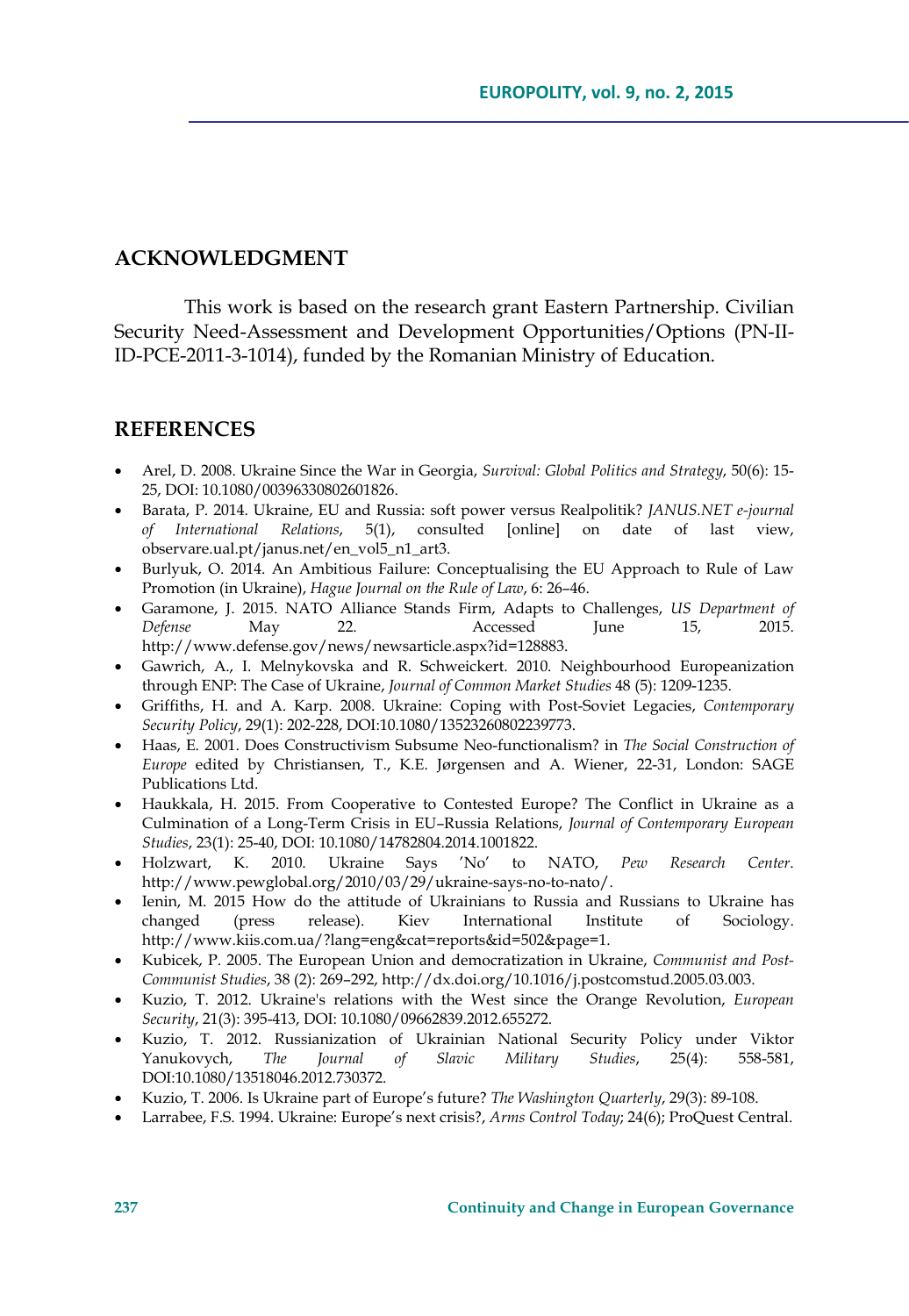- MacFarlane, N. and A. Menon. 2014. The EU and Ukraine, *Survival: Global Politics and Strategy*, 56(3): 95-101, DOI: 10.1080/00396338.2014.920139.
- Mearsheimer, J. 2014. Why the Ukraine Crisis Is the West's Fault. The Liberal Delusions That Provoked Putin, *Foreign Affairs*, September/October.
- Micu, G. 2007. *Ordinea juridică instituțională comunitară*. București: Paideia.
- Negrescu, V. 2011. The European cooperation for development policies: between national interests and communitarian norms, *SGIR Proceedings – European Journal on International Relations.* Stockholm.
- Pridham, G. 2014. EU/Ukraine Relations and the Crisis with Russia, 2013-14: A Turning Point, *The International Spectator: Italian Journal of International Affairs*, 49(4): 53-61, DOI: 10.1080/03932729.2014.965587.
- Pifer, S. 2015. Russian aggression against Ukraine, and the west's policy response. *Hampton Roads International Security Quarterly*, 23. http://search.proquest.com/docview/1669501431?accountid=15533.
- Ray, J. and N. Esipova. 2015. Ukrainian Approval of Russia's Leadership Dives Almost 90%, *Gallup*. Accessed May 22, 2015. http://www.gallup.com/poll/180110/ukrainian-approvalrussia-leadership-dives-almost.aspx.
- Rywkin, M. 2014. Ukraine: Between Russia and the West, *American Foreign Policy Interest*s, 36: 119–126, DOI: 10.1080/10803920.2014.908048.
- Sakhno, J. 2015. Geopolitical orientations of Ukrainian Citizens: constants and changes of the last years (February 2012 – February 2015), *Kiev International Institute of Sociology*. Accessed May 22, 2015. http://www.kiis.com.ua/?lang=eng&cat=reports&id=507&page=1.
- Schimmelfennig, F. 2007. European Regional Organizations, Political Conditionality, and Democratic Transformation in Eastern Europe. *East European Politics and Societies*, 21(1): 126– 41.
- Schubert, S.R., J. Pollak and E. Brutschin. 2014. Two futures: EU-Russia relations in the context of Ukraine, *Eur J Futures Res*, 2(52), DOI 10.1007/s40309-014-0052-7.
- Solonenkop, I. 2011. Added Value? Eastern Partnership and EU–Ukraine Bilateral Relations, Friedrich-Ebert-Stiftung Library, *International Politics and Society* 3.
- Tran, P. 2014. Mar 10). Amid Ukraine crisis, EU plays it safe. *Defense News,* March 10. Accessed June 03. http://search.proquest.com/docview/1509426495?accountid=15533.
- Walker, S. 2014. Ukraine's former PM rallies protesters after Yanukovych flees Kiev, *The Guardian,* February 23. Accessed May 19 2015. http://www.theguardian.com/world/2014/feb/22/ukraine-president-yanukovych-fleeskiev.
- Wisniewski, D. 2013. United States Once Again Russia's Worst Enemy, *Radio Free Europe,* June 19. Accessed 20 May 2015 http://www.rferl.org/content/russia-us-worstenemy/25021735.html.
- Wolczuk, K. 2009. Implementation without Coordination: The Impact of EU Conditionality on Ukraine under the European Neighbourhood Policy, *Europe-Asia Studies*, 61(2): 187-211, DOI: 10.1080/09668130802630839.
- Yost, D.S. (2015). The Budapest Memorandum and Russia's intervention in Ukraine. *International Affairs*, 91: 505–538. doi: 10.1111/1468-2346.12279.
- Persistent and grave' human rights violations in eastern Ukraine UN report. 01.06.2015, *United Nations*, June 1. Accessed June 3, 2015. http://www.un.org/apps/news/story.asp?NewsID=51016#.VXZ2pkbaPNl.